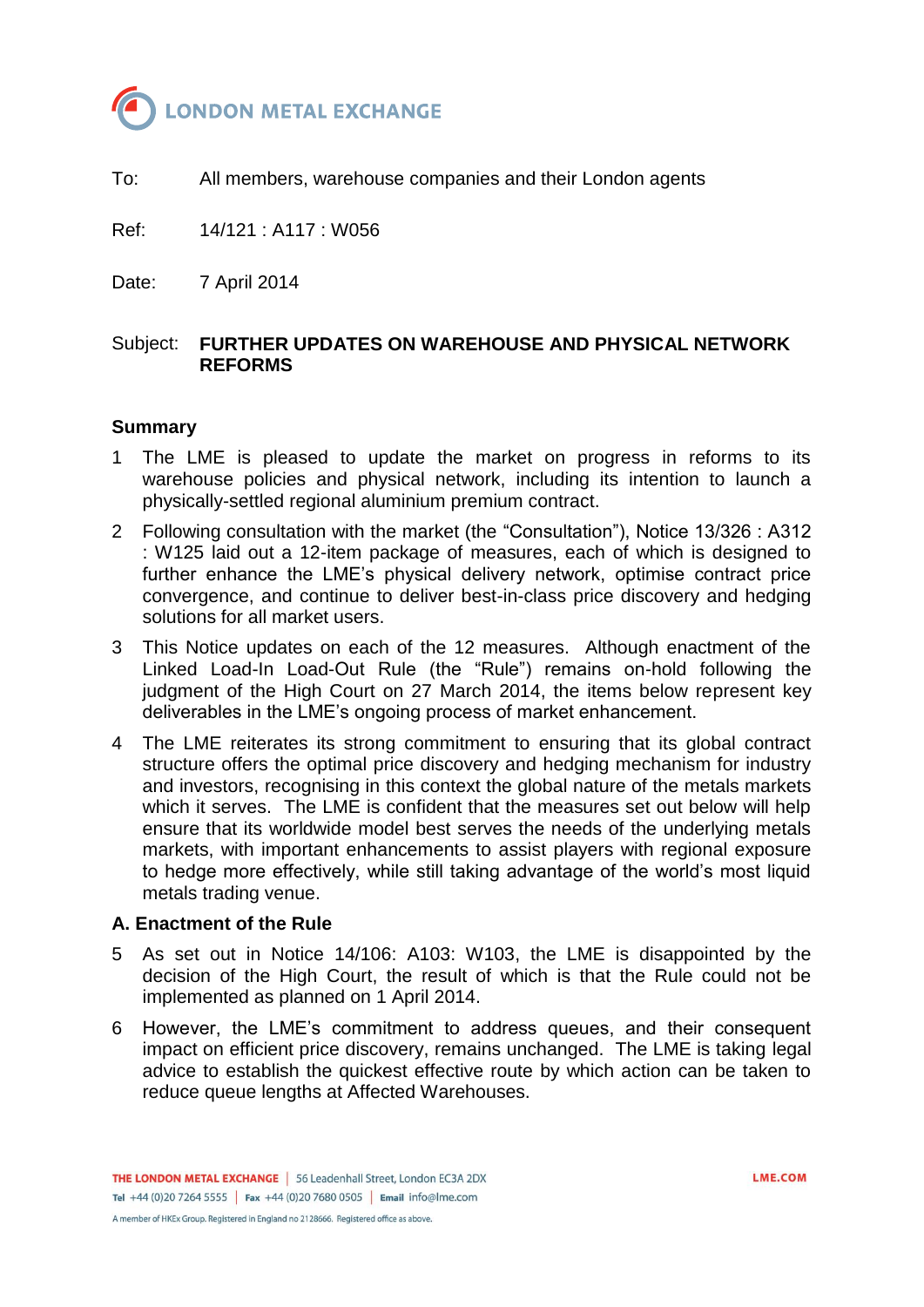

- 7 The LME would note that, even prior to the introduction of the Rule, the behaviour of Affected Warehouses has altered. In particular, of the five warehouses with queues at the beginning of the Consultation on 1 July 2013:
	- Impala Antwerp, Pacorini Johor and Pacorini New Orleans have all demonstrated net load-out, with the result that queues in all three locations have fallen. As of 31 March 2014, the queue at Impala Antwerp had fallen to 53 days, Pacorini New Orleans to 42 days, and the queue at Pacorini Johor had been eliminated completely. The LME believes that this represents a positive outcome, both in terms of preventing larger queues accumulating at these warehouses, and also in aiding price convergence for the metals delivered primarily at these warehouses (in particular, copper)
	- The warehouses with the two longest queues have exhibited either net load-out (Metro Detroit, net load-out of 32,485 tonnes) or broadly balanced load-in and load-out (Pacorini Vlissingen, net load-in of 151 tonnes) since the start of the Consultation. As such, the key driver in respect of queues at these warehouses has been the cancellation behaviour of warrantholders, rather than the load-in behaviour of the warehouses – given that a number of warrantholders have cancelled warrants in order to gain access to metal, queues at these locations have risen. As of 31 March 2014, queues at Metro Detroit were 625 days (compared to 575 days as at 30 June 2013), and queues at Pacorini Vlissingen were 610 days (compared to 518 days as at 30 June 2013)
- 8 The LME has indicated to the market that the Rule may still be implemented (potentially with revised timing periods), either as the result of an appeal or a fresh market consultation. In either event, were the LME to later implement the Rule (or a modified version thereof), the LME's present intention, subject to any comments received in future representations, is that the Preliminary Calculation Period would commence (as set out in the current formulation of the Rule) on 1 July 2013, and run until the eventual introduction of the Rule. During this period, the LME's present intention is that Affected Warehouses which demonstrate a net load-in of stock would incur greater load-out requirements during the Preliminary Discharge Period (as defined under the reformulated Rule).
- 9 Based on latest stock data, it would appear that Affected Warehouses are maintaining a broadly neutral balance of load-in and load-out. The LME welcomes this behaviour as consistent with the aim of the LME to ensure that stocks at Affected Warehouses do not grow, given the potential for this to give rise to greater future queues.

#### **B. Enhanced LME investigation and action powers against artificial queues**

10 The LME's clear position is that warehouses must not intentionally create or cause, or attempt to create or cause, a queue (including by, but not limited to, the payment of inducements). With its new powers under Clause 9.3.4 of the Warehousing Agreement (which came into effect on 1 April 2014) the LME is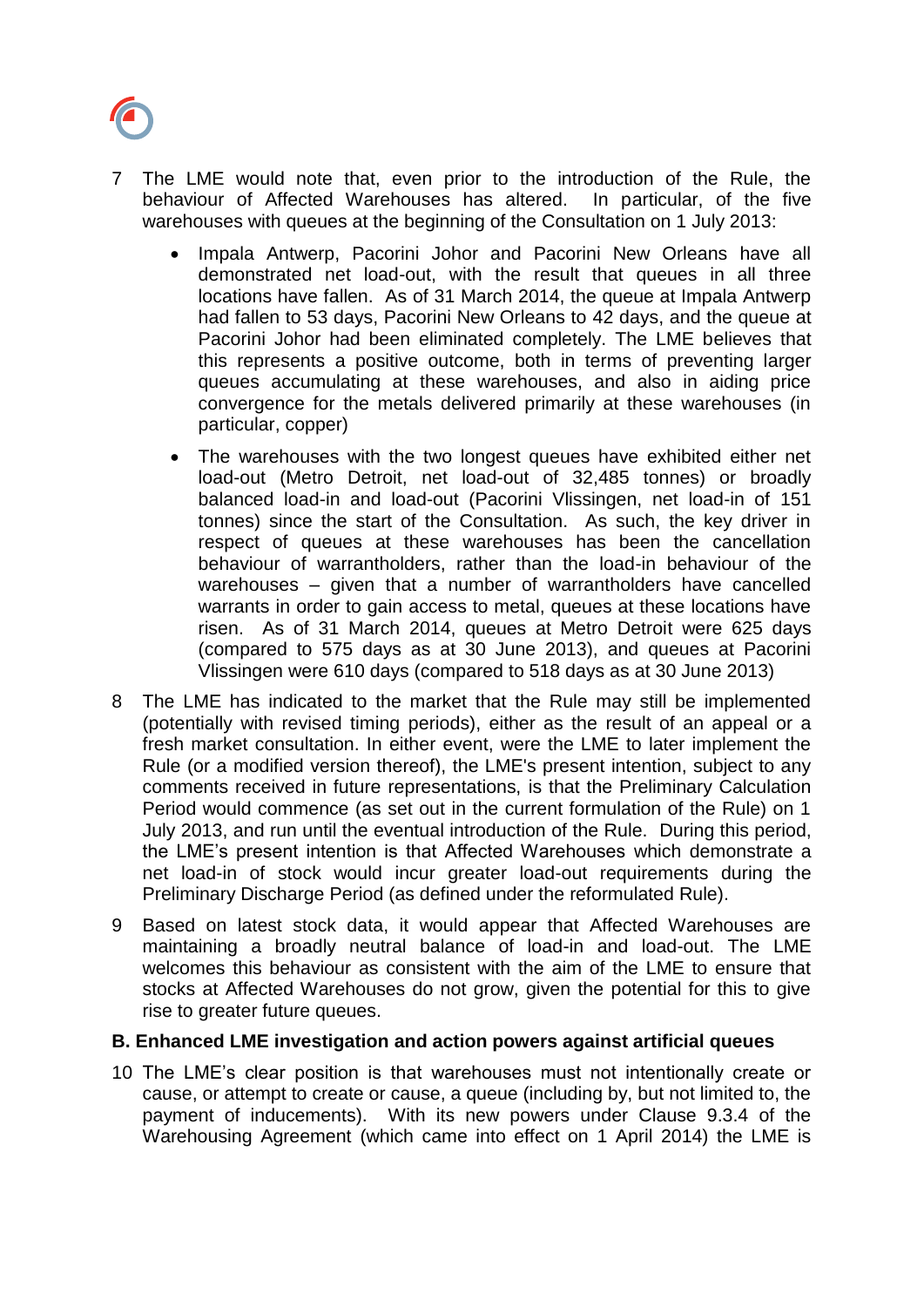

confident that its Special Committee is equipped to take action against the creation or maintenance of any future such artificially created queue.

# **C. Investigation of premium hedging and related solutions**

- 11 As set out above, the LME believes that its global contract structure is vital in addressing the price discovery and hedging needs of the global metals industry. In particular, market participants who buy metal in one geographical region, and sell in another, are best served by a global price, ensuring efficient hedging (including optimisation of hedge accounting and clearinghouse margin) between regions.
- 12 Physically-delivered contracts are, by the nature of their construction, settled at seller's option. In the case of a global contract, this means that contracts are generally settled by the delivery of the "cheapest to deliver" warrant available in the global system. As such, the LME price will always converge to the value of this "cheapest to deliver" warrant. A market user wishing to access any other warrant (for example, readily-available metal in North America) will need to pay an additional premium above the LME price.
- 13 At present, and particularly in respect of aluminium, the "cheapest to deliver" warrant will be in a warehouse with queues. This is because such a warrant will trade at a discount to the market price of free metal given the frictional cost of extracting the queued metal from the warehouse. For the avoidance of doubt, the LME remains committed to addressing the underlying causes of queues, and does not believe that a premium hedging contract is a substitute for such action. However, given the likely timescale for queues to diminish at LME warehouses (including the potential delays arising from legal proceedings as referenced above), a premium hedging contract may be of assistance to the market in respect of queue-based premiums until such time as queues have been managed down by LME rule-making.
- 14 However, even in the absence of queues, regional premiums may still be observed in the market. If, for instance, short-term demand for metal in North America were to intensify more quickly than in other regions, then North American metal would, other factors being equal, be worth more. In this case, settlement of LME warrants would be expected to move to other regions, with North American warrants commanding a premium to the observed LME price. As such, the LME also believes that an element of premiums is not related to the existence of queues, and that premium discovery and hedging tools have relevance even in an environment in which queues do not exist.
- 15 Accordingly, the LME has committed to investigate the possibility of a set of premium hedging contracts, which would provide the market with enhanced premium discovery and forward hedging capabilities.
- 16 The LME has been clear that the substantial effort required to launch such a contract can only be justified if there exists substantial market demand. As such, the LME has engaged with industry participants, including the User Committee and the Physical Market Committee, on the potential for such contracts.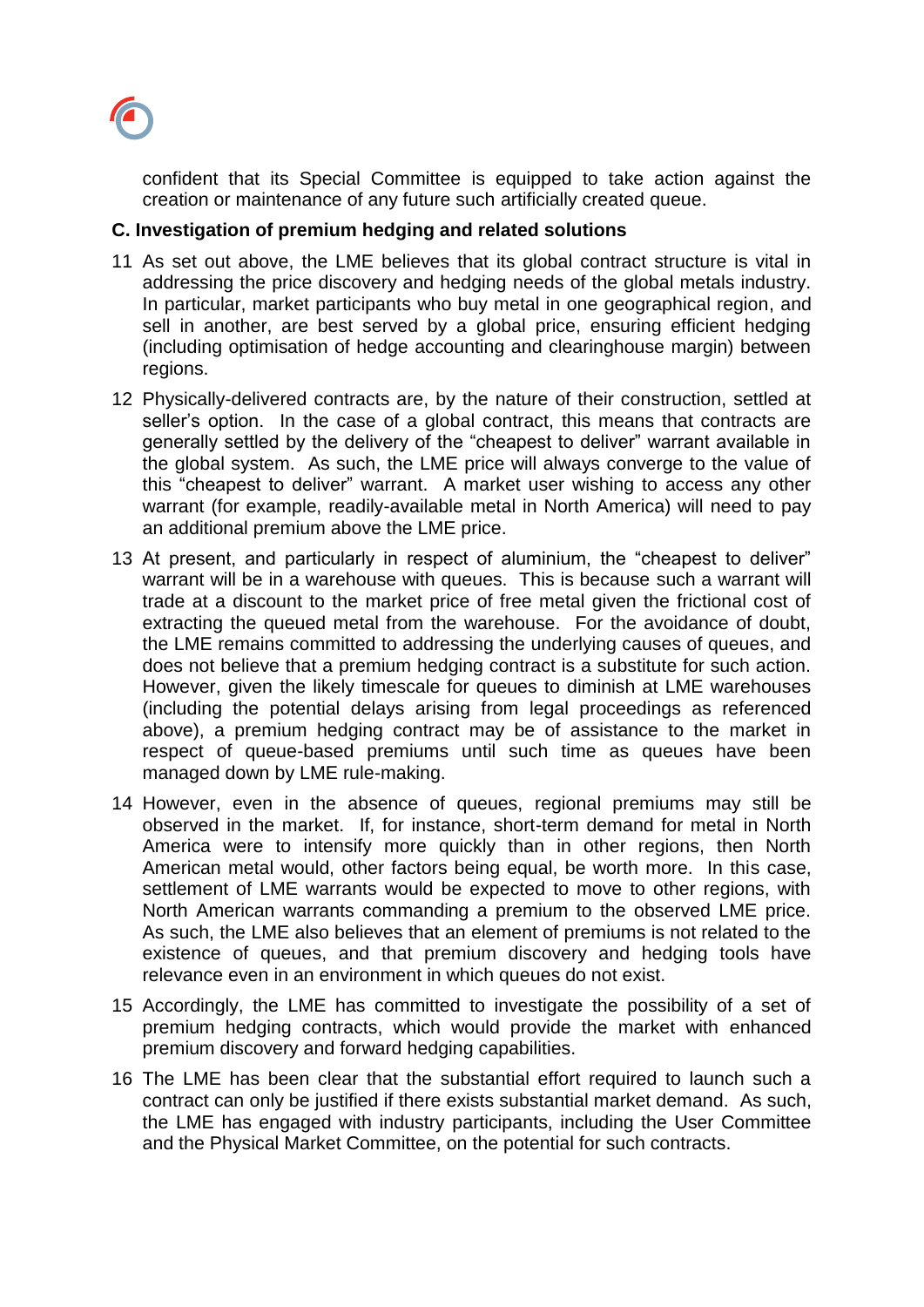

- 17 Following positive feedback from key market participants, the LME is today announcing its intention to launch a new suite of products which will allow buyers to take physical delivery of readily-accessible metal warrants in specific regions of the world. The contract will initially be deployed for aluminium in three regions (North America, Western Europe and Asia), with the potential for other metals if market demand proves sufficient.
- 18 The product will sit alongside the LME's existing global aluminium contract. By trading both an existing LME aluminium contract and an associated LME aluminium premium contract, market participants will continue to enjoy access to the LME's liquid global market and reference prices, while also fully riskmanaging their exposure to regional market dynamics.
- 19 Specifically, delivery of an LME premium contract will be effected by a "premium warrant". For example, in respect of North American aluminium, a "premium warrant" will be defined as an LME aluminium warrant in a North American LMElicensed warehouse not subject to queues. In this way, the very substantial tonnages of LME-warranted aluminium in non-queued warehouses, which currently are generally not delivered against the LME contract, can be brought into circulation.
- 20 The premium contract will be settled by the seller providing a "premium warrant", and the buyer providing a "cheapest to deliver" LME warrant plus cash (representing the regional premium). As such, a buyer who holds a long position on both an existing LME contract and an equivalent-dated LME premium contract will, in effect, be purchasing readily-available metal in a specific region, at a known all-in price (LME price plus regional premium). In this way, the LME will offer hedging for virtually the entire price exposure of an aluminium buyer or seller.
- 21 A full contract specification has now been defined, which will be shared with all interested market participants. Any parties wishing to engage in this process are asked to contact Oscar Wehtje in LME Business Development (oscar.wehtje@lme.com) for further details.
- 22 Following this more detailed market engagement, a formal announcement of contract specifications and launch date will be made to the market as soon as possible.
- 23 The LME expects its new contract to represent a valuable tool for physical metal users' hedging strategies, allowing the market to continue to benefit from a global aluminium liquidity pool, while facilitating effective regional price convergence.

# **D. Physical Market Committee**

24 The LME has already announced the formation of the Physical Market Committee, which will provide a forum for all sectors of the physical industry to represent their views to the Exchange. The Physical Market Committee held its inaugural meeting on 3 April 2014, at which a number of topics (including warehousing) were discussed.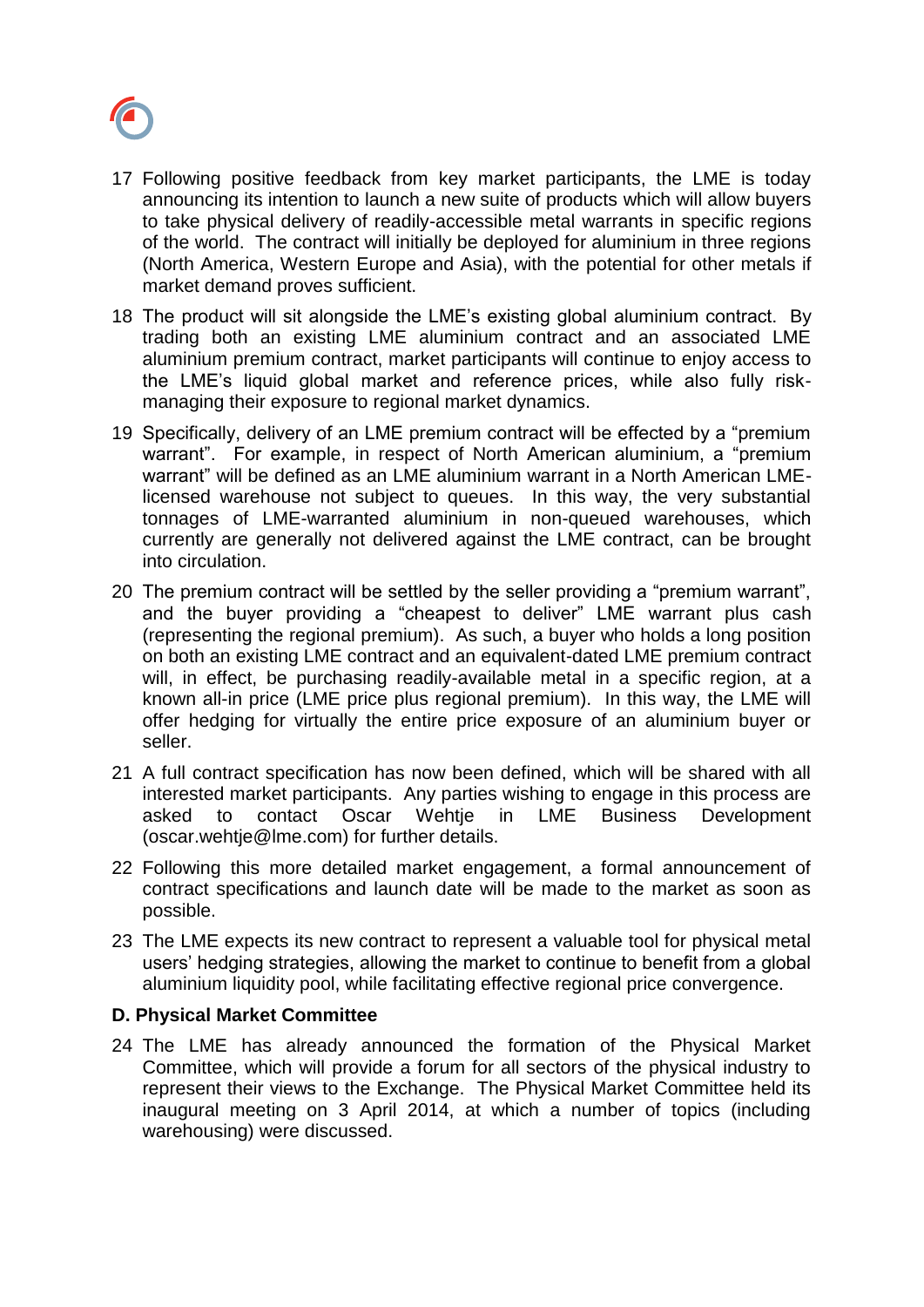

- 25 Further to the announcement that Professor Phillip Crowson has been appointed as the Chairman of the Physical Market Committee, today the LME is delighted to announce the full composition of the Physical Market Committee. The Committee members are:
	- Suzanne Frost (Rexam)
	- Robert Hanshaw (Coca-Cola)
	- Rodrigo Hernandez (Codelco)
	- Xiaoguang Jin (Minmetals)
	- Christophe Koenig (Aurubis)
	- David Lilley (Red Kite)
	- Nick Madden (Novelis)
	- Tarun Porwal (ArcelorMittal)
	- Tim Reyes (Alcoa)
	- Ian Scarlett (Luvata)
	- Thorleif Schjelderup (Hydro Aluminium)
	- Alexander Schmitt (Anglo American)
	- Shaun Verner (BHP Billiton)
	- Tim Weiner (MillerCoors)
	- Rick Whitby (Mitsubishi)
	- Joe Williamson (Southwire)
- 26 Short biographies of the new Committee can be found in Appendix A.
- 27 The Physical Market Committee has been composed to ensure balanced representations across metals and industry sectors, including all segments of the metals value chain. The LME thanks all of the above members for their commitment to the LME and the Physical Market Committee.
- 28 Related to the development of the Physical Market Committee, the LME has also modified the structure of the Warehousing Committee. For the avoidance of doubt, the Warehousing Committee does not exercise any executive powers in respect of approving or delisting good delivery locations, warehouse companies or warehouse sheds, and is an advisory body which channels the views of warehouse operators to the Executive and Board of the LME. The views of the market (as users of warehousing services), previously represented by independent members of the Warehousing Committee, are now voiced through the Physical Market Committee.
- 29 Accordingly, the LME believes it appropriate to ensure that all LME-licensed warehouse operators have the opportunity to be represented on the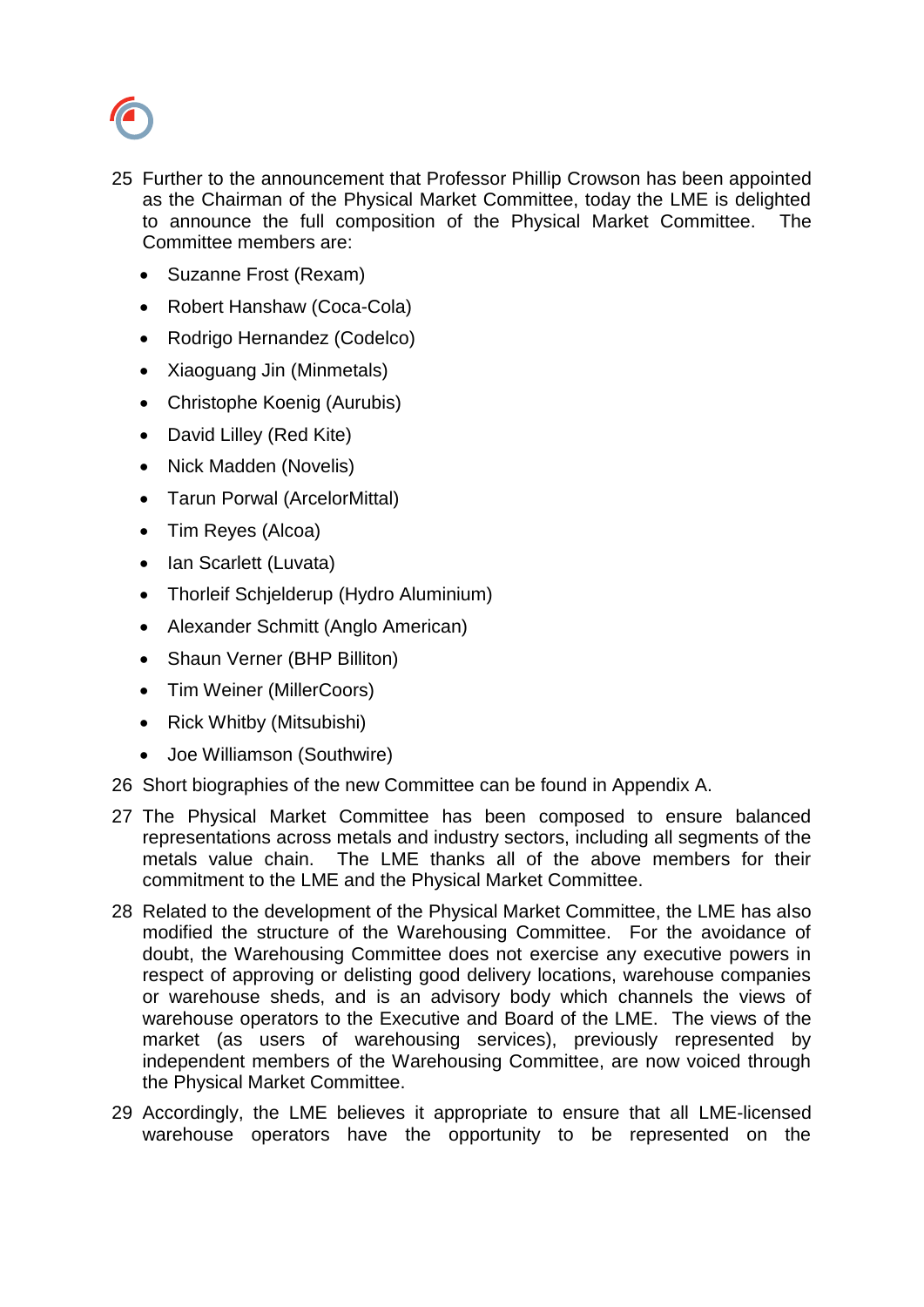Warehousing Committee. The following individuals have been nominated by their companies:

- Adam Bell (SH Bell Company)
- Charles Bucknall (Impala Terminals Group)
- Hans Cleton (Independent Commodities Logistics BV)
- Alec Gunn (Erus Metals Ltd)
- John Harvey (Henry Diaper & Co Ltd)
- Graham Hawkins (Henry Bath & Son Ltd)
- Willem Jan de Geus (Metaal Transport BV)
- Chris Jonker (C. Steinweg-Handelsveem BV)
- Fritz Lippens (Metal Terminals International BV)
- Simon Maddocks (CWT Commodities (Metals) Pte Ltd)
- Alex Nizan (Worldwide Warehouse Solutions UK Ltd)
- Guillermo O'Shea (Halley Metals Iberica SA)
- Sue Smith (Keystore Ltd)
- Bart Van Gils (Zuidnatie NV)
- Christian Vollers (Vollers Hamburg GmbH)
- Peter Waskzis (Pacorini Metals Vlissingen BV)
- Chris Wibbelman (Metro International Trade Services LLC)
- Colin Wilson (Edgemere Metal USA LLC)
- 30 Fabian Somerville-Cotton (Independent Chairman) and Phillip Crowson (Chairman of the Physical Market Committee) also sit on the Warehousing Committee.
- 31 The newly constituted Committee held its first meeting on 26 March 2014.

# **E. Logistical Review**

- 32 As announced in Notice 14/039 : A037 : W024, global management consultancy Oliver Wyman has been appointed by the LME to provide the LME with a logistical review (the "Logistical Review") of the LME warehousing network.
- 33 The Logistical Review has seen considerable interest from market participants. In Notice 14/068 : A065 : W033 the LME invited all interest market participants to participate in the Logistical Review and offered locations, dates and times for one-to-one appointments with Oliver Wyman. To-date, 19 meetings have been held.
- 34 A public report of Oliver Wyman's logistical review report is due for delivery by the end of August 2014. In parallel with the report, the LME will announce any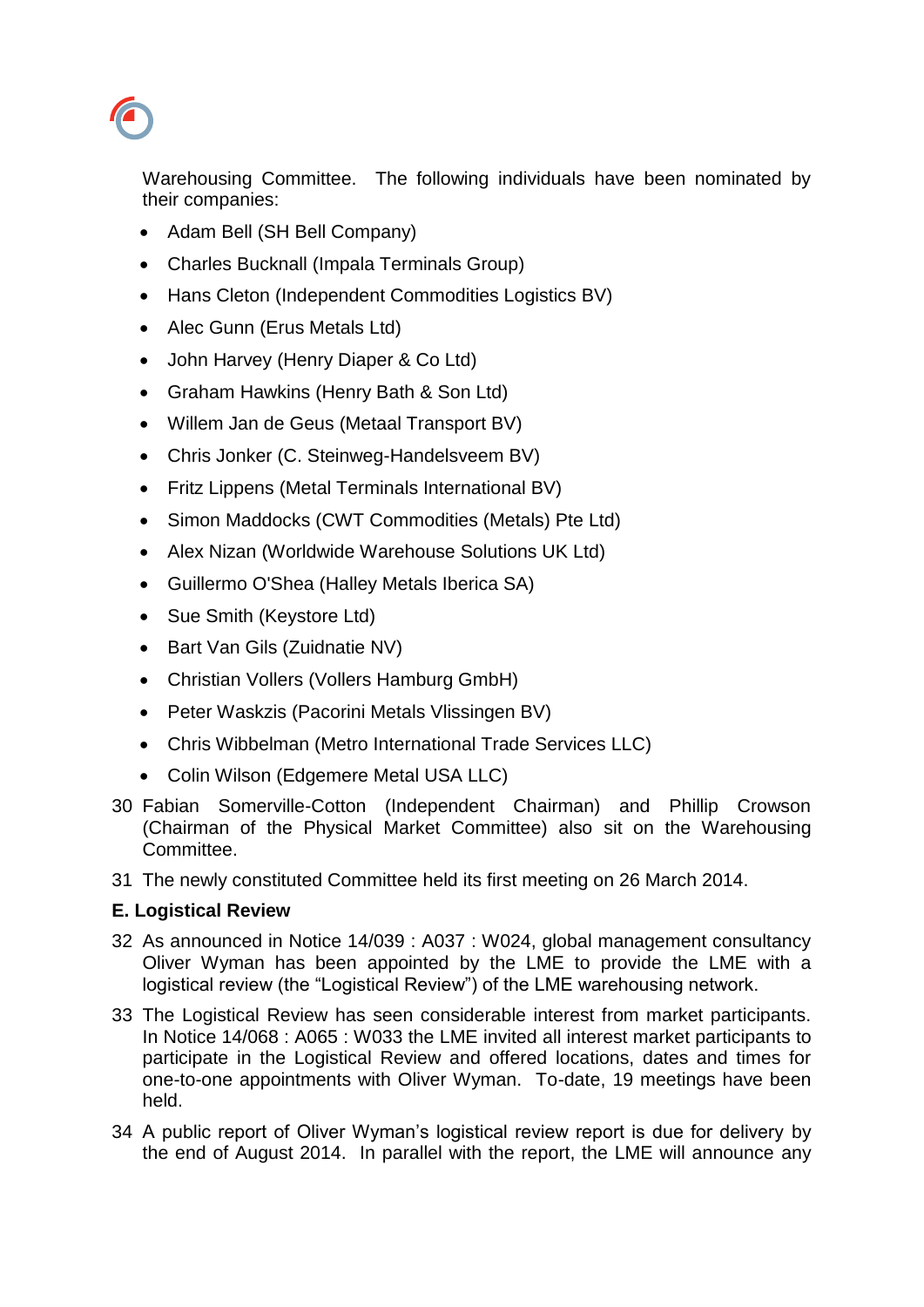

changes which it proposes to implement, and the mechanism (market consultation or otherwise) by which such changes might be brought into effect. Any changes recommended by Oliver Wyman but not accepted by the LME, if any, will be clearly visible by the LME by reference to the independent Oliver Wyman report.

#### **F. Warehousing Agreement Legal Review**

- 35 As announced in Notice 14/039 : A037 : W024, in parallel with the Logistical Review, the LME has commissioned a legal review (the "Legal Review") of the Warehousing Agreement. This will be conducted by Addleshaw Goddard LLP, and will focus on (i) ensuring that the Warehousing Agreement remains fit for purpose, and (ii) implementing any proposed changes arising from the Logistical Review.
- 36 Any proposed changes arising from the Legal Review will be announced to the market in parallel with the publication of the Logistical Review.

#### **G. Steel**

- 37 The separate load-out rate for steel was implemented on 1 April 2014 as scheduled. The LME steel contract has seen further positive reaction in respect of price convergence, as steel is no longer subject to load-out queues of other metals.
- 38 This price enhancement, combined with the regionalisation of the steel billet contract to Europe, now positions the LME to explore the next steps in the development of its ferrous offering, which may include enhanced marketing of the existing billet contract, as well as the launch of new physically- or financiallysettled contracts. Any parties wishing to engage in this process are asked to contact Robert Fig in LME Business Development (robert.fig@lme.com) for further details of the options currently under consideration.

#### **H. Warehouse data transparency**

- 39 As of 1 April 2014, the LME has the power under the Warehousing Agreement to publish stock information on a per-warehouse level.
- 40 The LME believes that such information will be of assistance to metal owners in understanding the quantity of stocks, and the length of queues, at particular warehouses. However, as set out in the Consultation Report, the LME does not wish to create a "high-frequency" warrant trading market, and hence believes that the published data should be directly relevant to the physical market. Additionally, it is considered preferable to publish data on a delayed basis, although with sufficient timeliness to ensure that the information remains relevant to physical users.
- 41 The LME has defined a reporting format, and discussed this with all of its metal committees, Warehousing Committee, User Committee and Trading Committee. The format has now been agreed and will include the following categories of information for each warehouse: waiting times in days for each metal; opening stock; delivered in; delivered out; and closing stock broken down into live and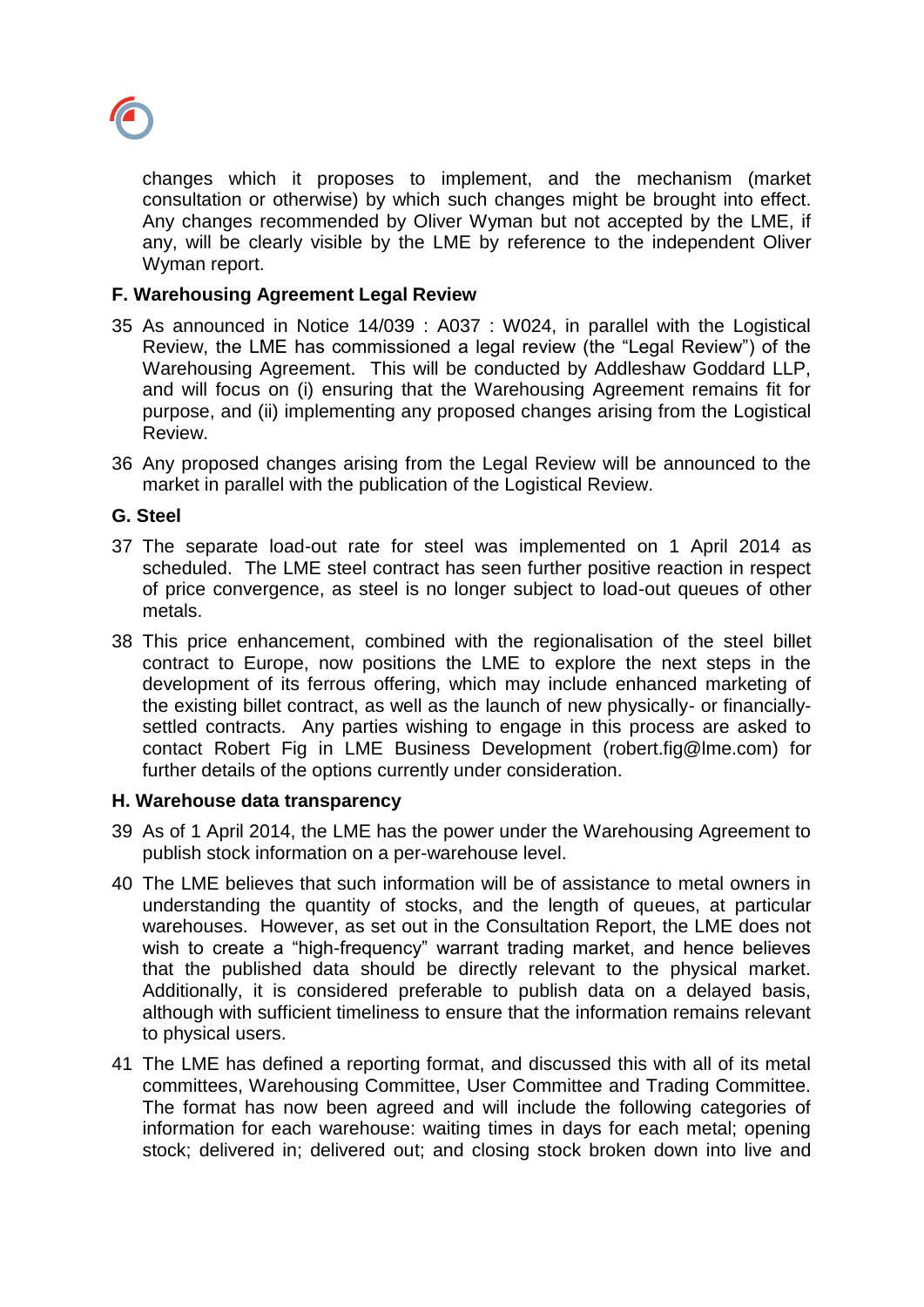

cancelled tonnage. This report format has now been finalised, and a template is set out at Appendix B.

- 42 Delayed, per-Warehouse stock information will be published on the 10<sup>th</sup> day of each month or the first business day thereafter. Thus, the first report will be disseminated on 12 May 2014 for warehouse activity in April 2014.
- 43 Queue lengths are currently reported to the LME by warehouse operators. The LME is intending to produce a standardised template for the calculation and reporting of queues, to provide a consistent set of assumptions on which queue lengths are based.

#### **I. Commitments of Traders report**

- 44 The Consultation highlighted a more general market demand for broader transparency – in particular, the publication of a commitments of traders ("CoT") report.
- 45 The CoT report will classify the LME's market open interest by category of market participant, and be published on a daily basis. These categories will be consistent with the format utilised by the CFTC, namely:
	- Producer / merchant / processor / user
	- Swap dealer
	- Managed money
	- Other reportables
	- Non-reportable positions
- 46 In the first instance, LME members will be asked to classify their clients into these categories, based on the classification of those clients in reporting to the CFTC or other exchanges – or, in the case of clients which do not currently hold positions on other exchanges with a similar CoT regime, on the basis of members' assessment of which category is most appropriate to the client in question.
- 47 The market is asked to note that the CoT report will be materially affected by the classification of certain large market users, whose activities arguably fall into multiple categories. Additionally, the practice by members of entering into OTC contracts with their clients, combined with the netting of member business placed on-exchange, will inevitably result in the published CoT data reflecting only a subset of the total activity conducted within the LME ecosystem.
- 48 The CoT report is on track for first delivery in Q2 2014. A Notice will be published in the near future to apprise members of the process for client categorisation.

#### **J. Information barrier requirements**

49 As outlined in the Consultation Results Notice, the LME believes that its information barrier policy represents best market practice. The requirement for annual audits gives the LME significant confidence that its rules are being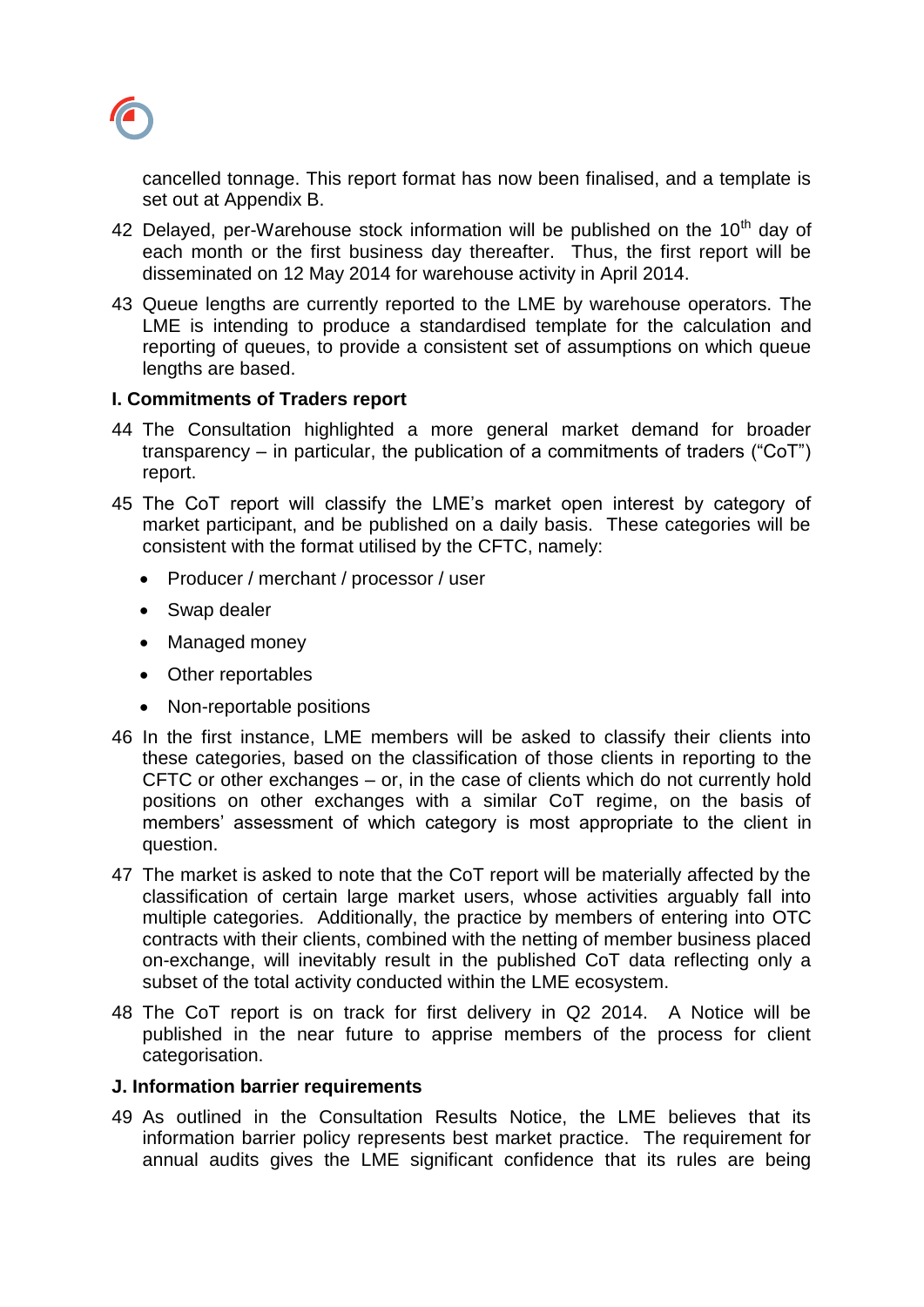

applied by warehouses, and the LME has not identified any actual harm arising from vertical ownership structures.

- 50 However, the LME is committed to ensuring that it continues to embrace market best practice. Accordingly, external counsel has now undertaken a review to assess the suitability and sufficiency of the information barrier requirements in achieving their stated aims.
- 51 This review has now been concluded. The conclusions reached by external counsel support the LME's view that the LME's information barrier requirements generally provide for a robust and effective compliance framework to protect Confidential Information held by Warehouse Companies, the possession of which by third parties (including Trading Companies) could otherwise give rise to conflicts of interest and, potentially, market abuse. The review has, however, helpfully recommended certain modifications to the existing requirements which the LME believes will further enhance certain aspects of the information barrier requirements.
- 52 The LME is currently undertaking a consultation with the market on these proposed changes. Further details can be found in Notice 14/110 : A107 : W049.

#### **K. Assessing viability of limiting rent in queues**

53 Because the subject of limiting rents in queues represents a key element of the High Court's judgment in respect of the Consultation, the path forwards in respect of this option will depend on the LME's response to the judgment.

# **L. Rents and FoTs**

- 54 In the report of the Consultation, the LME noted market concerns as to high levels of rents and FoTs (collectively "charges") levied by warehouses. Accordingly, the LME proposed "three lines of defence" against increased charges.
- 55 The first line of defence is the LME's statement that a disproportionate increase in charges as a response to new rules would be unhelpful for the market.
- 56 On 30 December 2013 the LME published a schedule for rents and maximum FoT charges applicable to LME warehouse warrants for the period 1 April 2014 to 31 March 2015 via Notice 13/376: A360: W154. The rate of increases in both rents and FoTs has demonstrated a marked reduction for this rent year.
- 57 The second line of defence is the potential for the LME to increase the Rule's decay factor in response to a substantial increase in charges. To the extent that the Rule is implemented in future, as a result either of an appeal or a reconsultation, this option would remain open to the LME.
- 58 The third line of defence is the LME's stated aim of delivering a structural solution to address the market's concerns as to queue lengths. The metals market is facing challenges with respect to queue-related premiums due to a number of factors. The LME remains committed to finding solutions to these issues where appropriate.